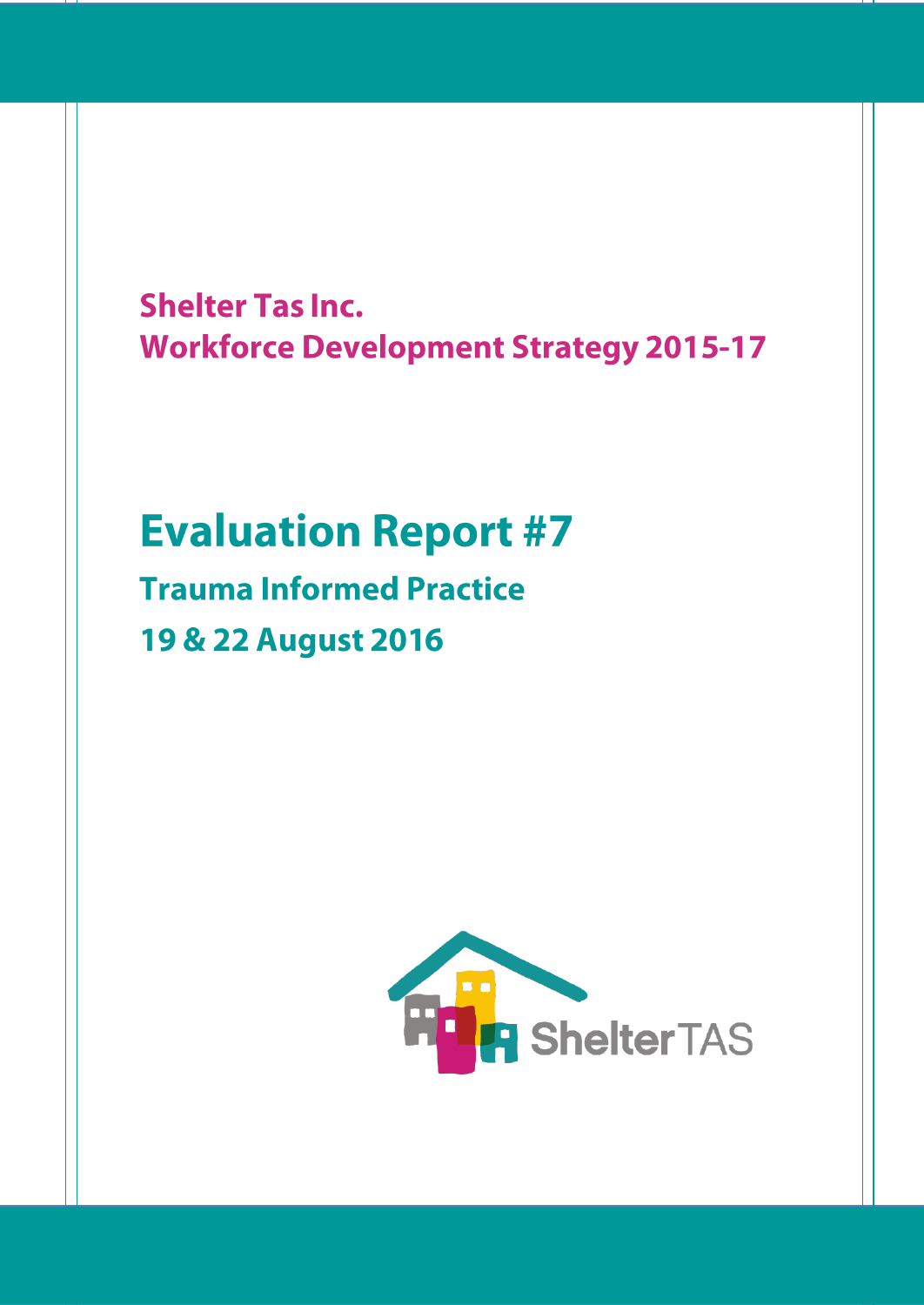

Supported by the Crown through the Department of Health and Human Services.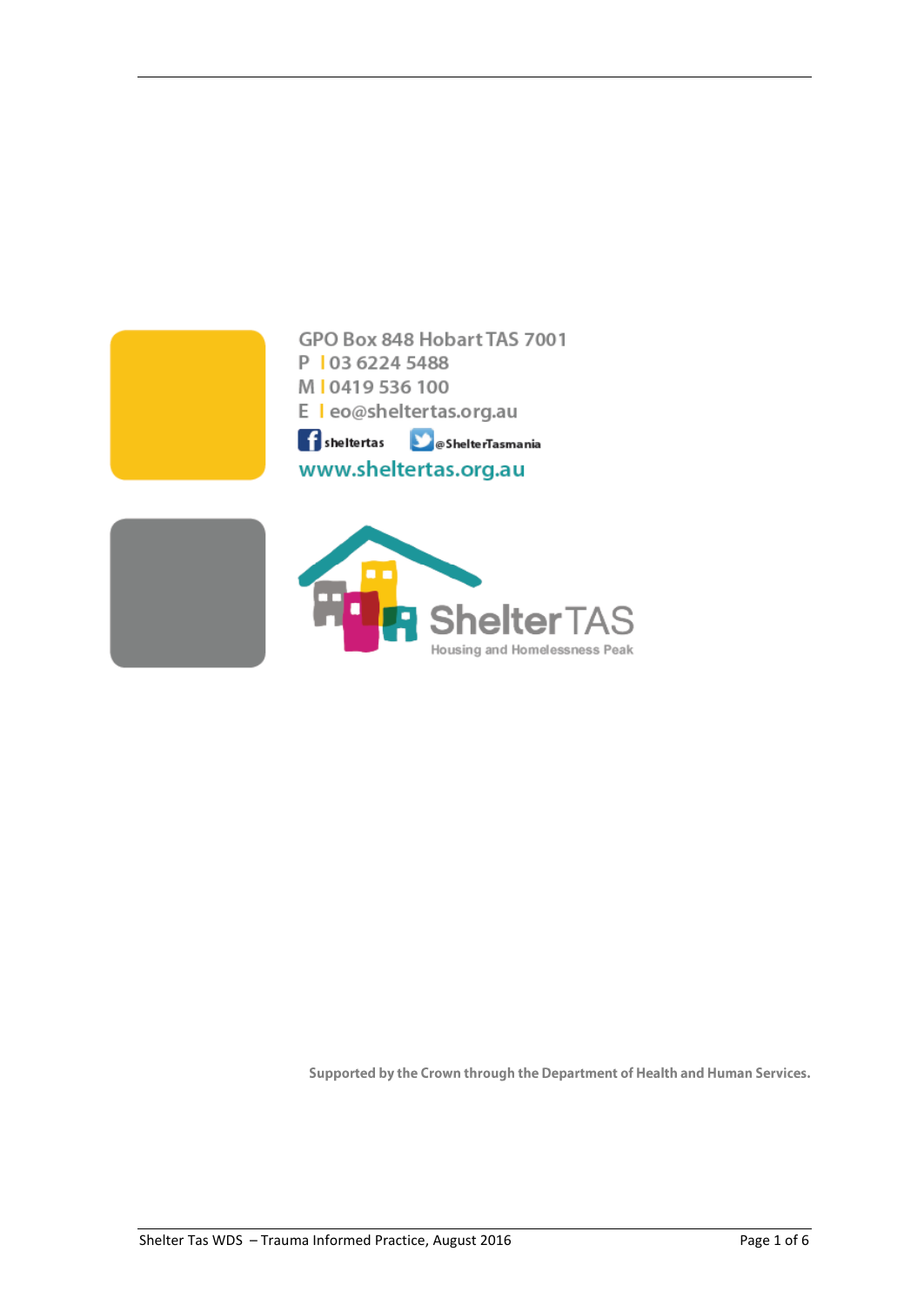## **Background**

Shelter Tas has received funding from the Department of Health and Human Services (DHHS) for the development and implementation of a Workforce Development Strategy (WDS) for Specialist Homelessness Services (SHS), the purpose of the WDS being 'to support SHS's in developing their workforce to meet the current and future service delivery demands in a changing environment.' (Workforce Development Strategy, page 9).

In order to ascertain the sector's main priorities for training, data was collected through surveys and interviews with Tasmanian SHS organisations. The results of these consultations and later feedback from the WDS Reference Group and SHS provider forums raised the need for training in trauma - how recognise trauma-based behaviours in clients and strategies to work with clients effectively and safely. Trauma Informed Practice training was offered in response to sector feedback and to complement the 'Complex Clients and Self Care' training which was offered in February 2016. *'Providing self-care strategies to allow workers to effectively deal with challenging circumstances and situations at work was considered an important way to address concerns about employee wellbeing within the sector' (Complex Clients and Self Care Evaluation Report #4)*.

The training was held on 19<sup>th</sup> August at The Cherry Shed in Latrobe and the 22<sup>nd</sup> August at the CatholicCare training rooms in New Town. The Trauma Informed Practice training was delivered by Carly Cameron from The Lighthouse Institute. This training provider was selected on advice from the Reference Group and other Shelter Tas members, who had attended other training sessions run by The Lighthouse Institute and found the sessions highly valuable and the trainers knowledgeable and engaging. The same can be said for this training session, as evidenced in the feedback comments (see page 4).

Of the total 49 participants, 23 people attended the training in Latrobe and 26 in Hobart, with 48 evaluation forms returned.

## **Training Overview**

Of the total 49 participants, 48 evaluation forms were received. 100% of respondents rated the training as good – excellent.

This was rated as a highly valuable event by attendees, and met priorities 1 and 2 of the Workforce Development Strategy recommendations.

1. *Increasing the skills and competencies of the SHS workforce.*

Attendees reported improvement in their ability to deal with the needs of clients experiencing trauma, as well as increased knowledge of trauma theory and effective responses after attending the training.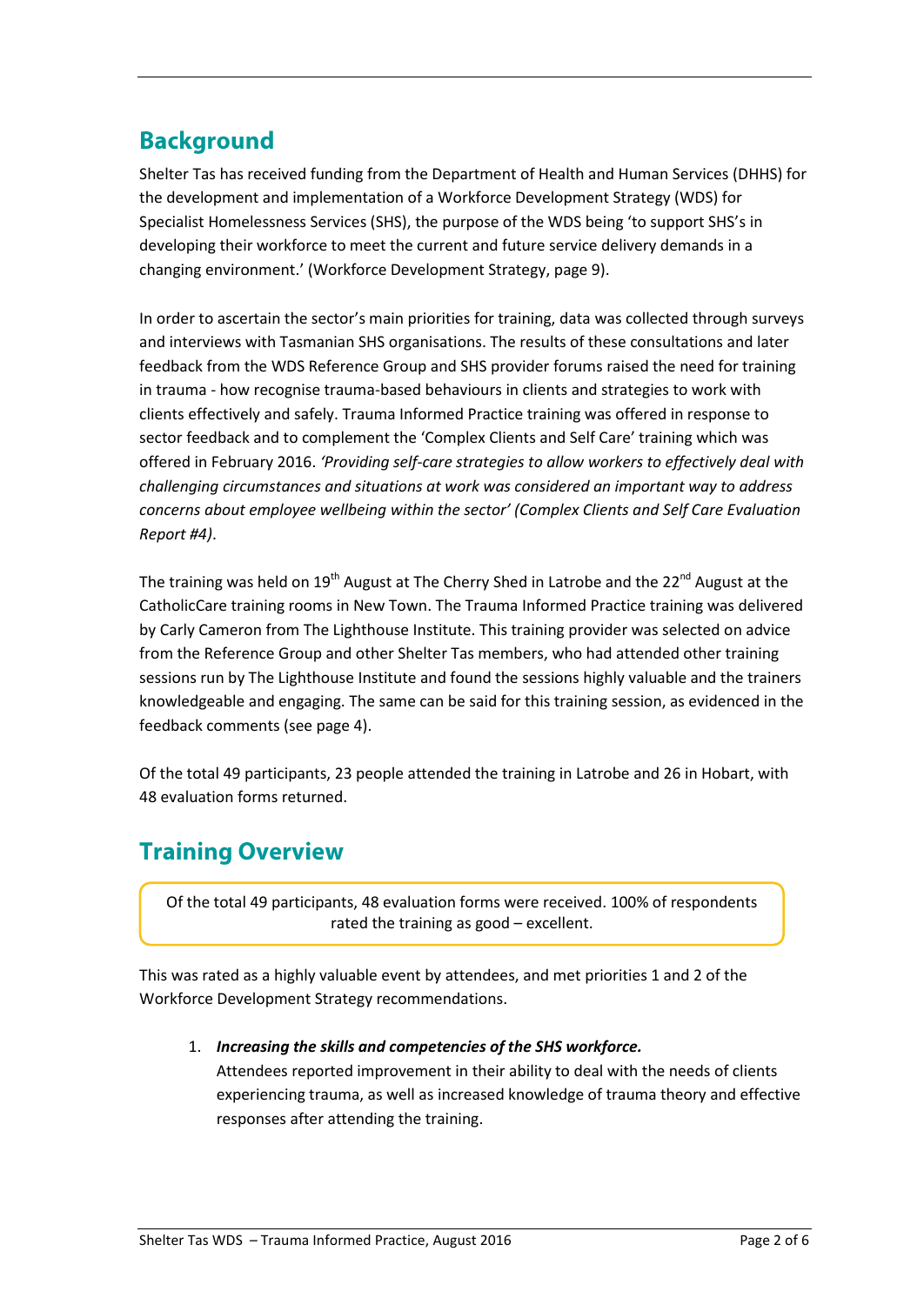#### *2. Increasing the accessibility of training and professional development to the whole of the sector.*

Training was located in Hobart and Latrobe, which provided training opportunities to workers State-wide. This training was offered at a subsidised rate of 80%, costing services \$60, thus increasing accessibility to more workers from a variety of services. As there were a small amount of places available at the close of registrations, these were offered to non-SHS homelessness services and community housing providers, which increased accessibility and valuable knowledge to the broader sector in addition to SHS services.

Informal feedback during and at the conclusion of the sessions noted that the training was very successful and attendees felt that they had gained valuable skills and knowledge and had enjoyed the networking opportunities that the day offered.

Comments received on the evaluation forms revealed that participants found the day's content interesting and engaging, it was pitched at an appropriate level to match worker's skills and was relevant to their work experiences. Many comments praised Carly's presentation of the training and commented on her impressive knowledge and passion for this area of work. Once again, a common request was that the training be offered as the full 2-day course, to allow more time to thoroughly cover all topics and discuss issues in more depth. This has been discussed with the WDS Reference Group and other members at various times, and unfortunately it is not practical to offer training for more than one day at this time (see Recommendations, page 6).



## **Participant Evaluation**

Evaluation questions were rated on a scale of  $1 - 5$ .

- 1. Rate your knowledge of Trauma Informed Practice before the training session
- 2. Rate your knowledge of Trauma Informed Practice after the training session
- 3. Rate your ability to manage the needs of people who have experienced trauma before the training
- 4. Rate your ability to manage the needs of people who have experienced trauma after the training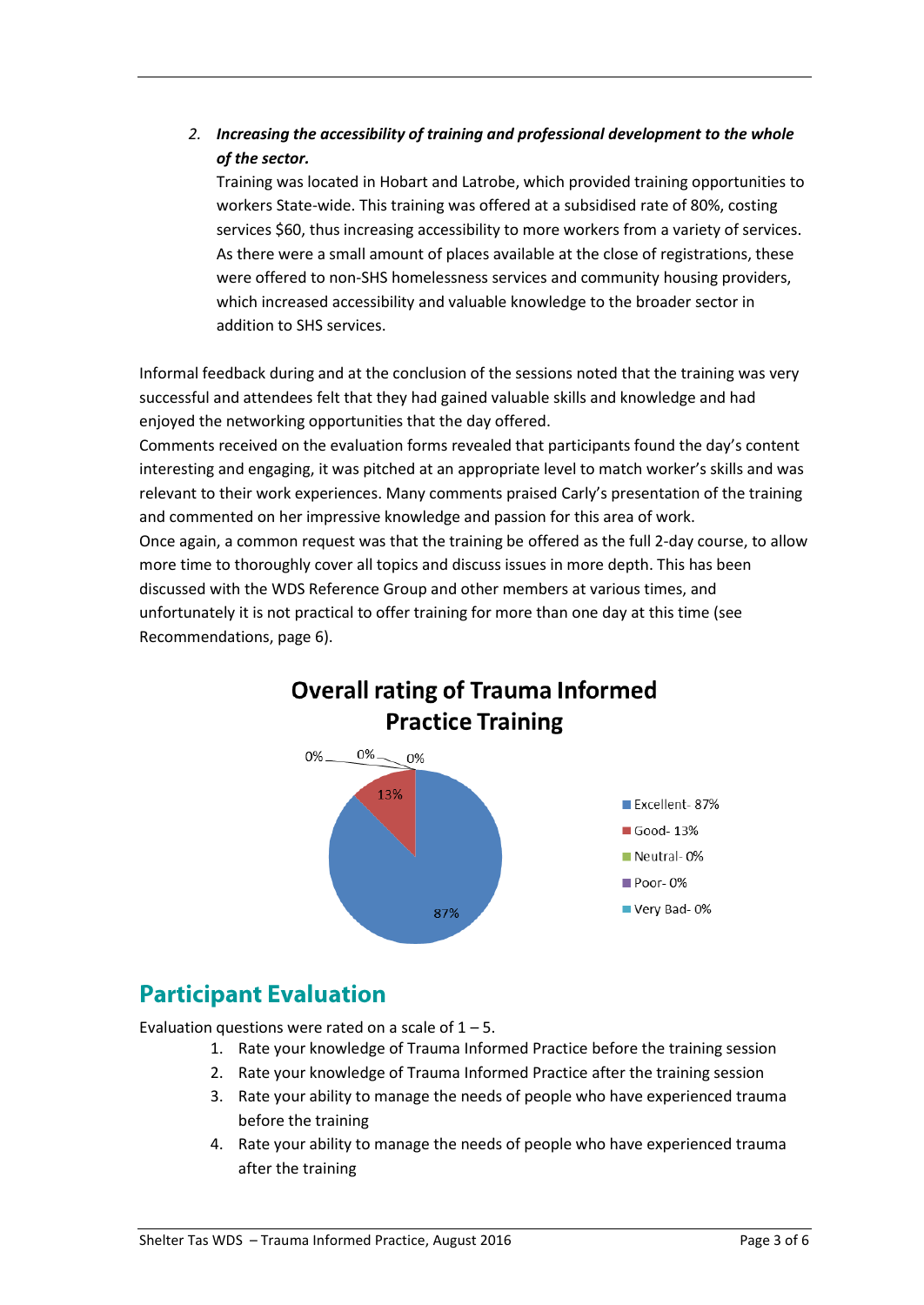- 5. Overall, how do you rate today's training?
- 6. Do you have any comments about this training session?
- 7. Please note any suggestions you may have for future training topics.



#### Knowledge before and after training

**Question 1 & 2: Rate your knowledge of Trauma Informed Practice before and after the training session.** This graph shows that all ratings of poor increased to neutral or better and the number of people who rated their knowledge as neutral decreased from 18 to 1 after training. Ratings of excellent increased from 1 to 24 after training, showing the significant value attendees gained from the day.



**Question 3 & 4: Rate your ability to manage the needs of people who have experienced trauma before and after the training.** Once again, all ratings of poor improved to neutral or above after training. The majority of attendees rated their ability to manage people experiencing trauma as neutral before the training (24 decreased to 2), this changed to predominantly 'good' ratings after the training (14 increased to 34). Also, a significant increase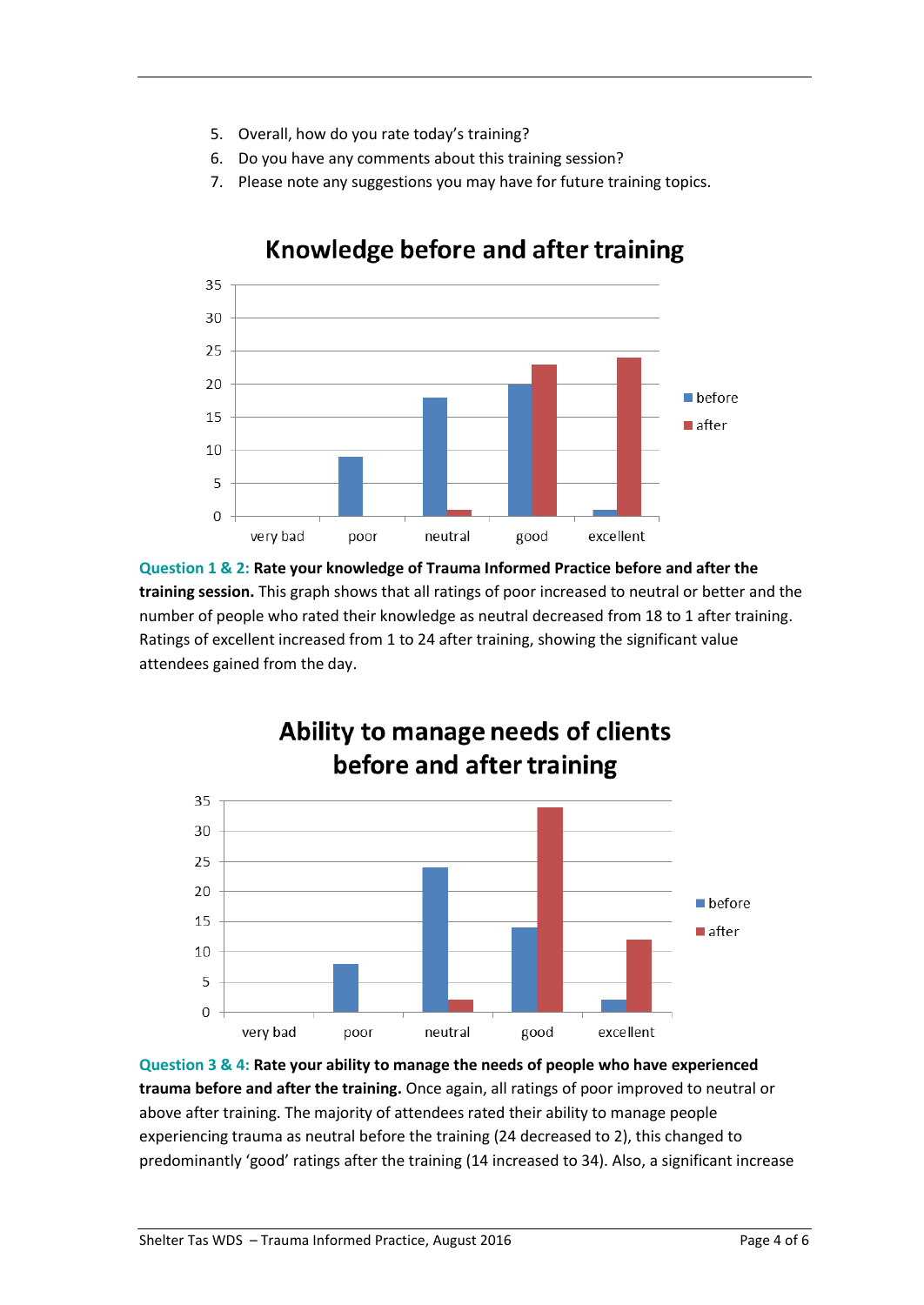in ratings of excellent can be seen after training. This shows a similar pattern of improvement as for questions 1 and 2.

**Question 6:** Comments from evaluation forms included:

- 'Really appreciated the passion and deep knowledge of the trainer. Also thought the topic was excellent for workers in the homelessness space'.
- 'Please repeat I would like more of my staff to do this training. Extremely beneficial'.
- 'Very relevant to SHS services and frontline workers'.
- 'Clear and precise communication by trainer. Excellent skills learned to assist clients'.
- 'Very informative. Well presented. Learned so much. Very appreciative of the opportunity to be here. Thank you'.
- 'The presenter was fantastic very accessible, but clearly knowledgeable and prepared. Could not fault this training'.

| Organisations/programs represented via geographical region. |                          |
|-------------------------------------------------------------|--------------------------|
| <b>North/North West</b>                                     | South                    |
| 2 Anglicare                                                 | 2 Anglicare              |
| 5 CatholicCare                                              | 1 Bethlehem House        |
| 1 Community Housing Ltd.                                    | 6 CatholicCare           |
| 2 Launceston City Mission                                   | 6 Colony 47              |
| 4 Launceston Women's Shelter                                | 2 Common Ground          |
| 3 Salvation Army                                            | 3 Hobart City Mission    |
| 2 Youth Futures                                             | 1 Hobart Women's Shelter |
| 4 Warrawee                                                  | 2 Launch                 |
|                                                             | 3 Salvation Army         |

#### **Recommendations for Future Training**

#### **Actions for implementation by Shelter Tas:**

- 1. Before starting the Trauma Informed Practice Training, the trainer was asked to give attendees the opportunity to introduce themselves and share what they would like to achieve from the day. This was a valuable opportunity for people to get to know eachother and for the trainer to pitch the session appropriately and learn about needs/concerns of people in the room. This will be requested of all presenters prior to the training day in future.
- 2. There was an issue with the size of the print on Powerpoint slides, which made it difficult for people to read the presentation. As this issue could not be remedied at the time, Shelter Tas requested a copy of the slides from The Lighthouse Institute and sent them out to all attendees after the training to enable people to easily review the information from the day.
- 3. Shelter Tas has made an effort to select free venues for training where possible, and has been fortunate to be offered of the use venues by member organisations. During the course of the WDS project, it has become clear that the money saved in using a free venue is outweighed by the cost in Shelter staff time to organise and serve catering, set up the training room, clean up afterwards, and so on. With this in mind, the Project